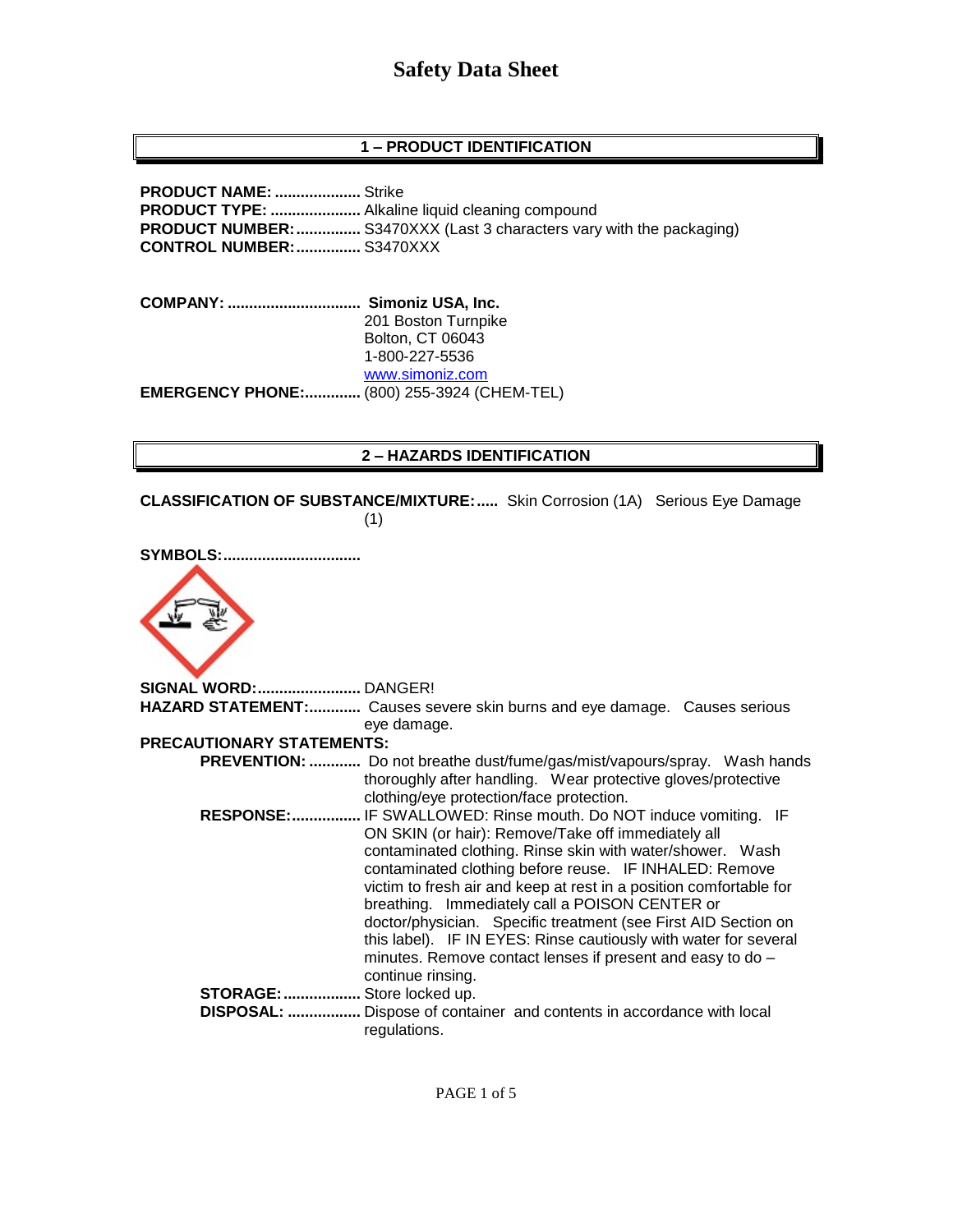### **3 – COMPOSITION / INFORMATION ON INGREDIENTS**

Water 7732-18-5 Sodium Hydroxide 1310-73-2 Sodium Gluconate 527-07-1 Mixed Non-Ionic Surfactants 68515-73-1

#### **INGREDIENT C.A.S. NUMBER**

Percentages of ingredients are being withheld as trade secret information. This information will be disclosed as necessary to authorized individuals.

# **4 – FIRST-AID MEASURES**

|                        | <b>BREATHING (INHALATION):</b> If victim shows signs of discomfort or irritation, remove to fresh<br>air. If symptoms persist, get immediate medical attention.                                                                                                                                                      |
|------------------------|----------------------------------------------------------------------------------------------------------------------------------------------------------------------------------------------------------------------------------------------------------------------------------------------------------------------|
|                        | <b>SWALLOWING (INGESTION): .</b> DO NOT INDUCE VOMITING! Drink a large quantity of water or<br>milk. Do not attempt to give liquids to an unconscious person.<br>Get immediate medical attention!                                                                                                                    |
| EYES:                  | Flush eyes with a large quantity of fresh water for at least 15                                                                                                                                                                                                                                                      |
| <b>SKIN (DERMAL): </b> | minutes. Apply ice compresses and GET IMMEDIATE<br>EMERGENCY MEDICAL ATTENTION by an eye specialist. It<br>may be necessary to take victim to a hospital emergency room.<br>Flush from skin and clothing with large amounts of fresh water. If<br>irritation persists, consult physician. Wash contaminated clothing |
|                        | before wearing.                                                                                                                                                                                                                                                                                                      |

#### **5 – FIRE-FIGHTING MEASURES**

**FLASHPOINT:...........................** This product is non-flammable. **EXTINGUISHING MEDIA:.........** This product is non-flammable. Use extinguishing media suitable for materials already burning. **SPECIAL FIRE FIGHTING PROCEDURES: ............**Firefighters working in areas where this product is present should be equipped with an approved, fully enclosed SCBA. **UNUSUAL FIRE AND EXPLOSION HAZARDS:......**None known.

#### **6 – ACCIDENTAL RELEASE MEASURES**

**SPILL PROCEDURES:.............** Dike to prevent spillage into streams or sewer systems. Consult local, state and federal authorities.

**WASTE DISPOSAL: .................** As recommended by local, state and federal authorities.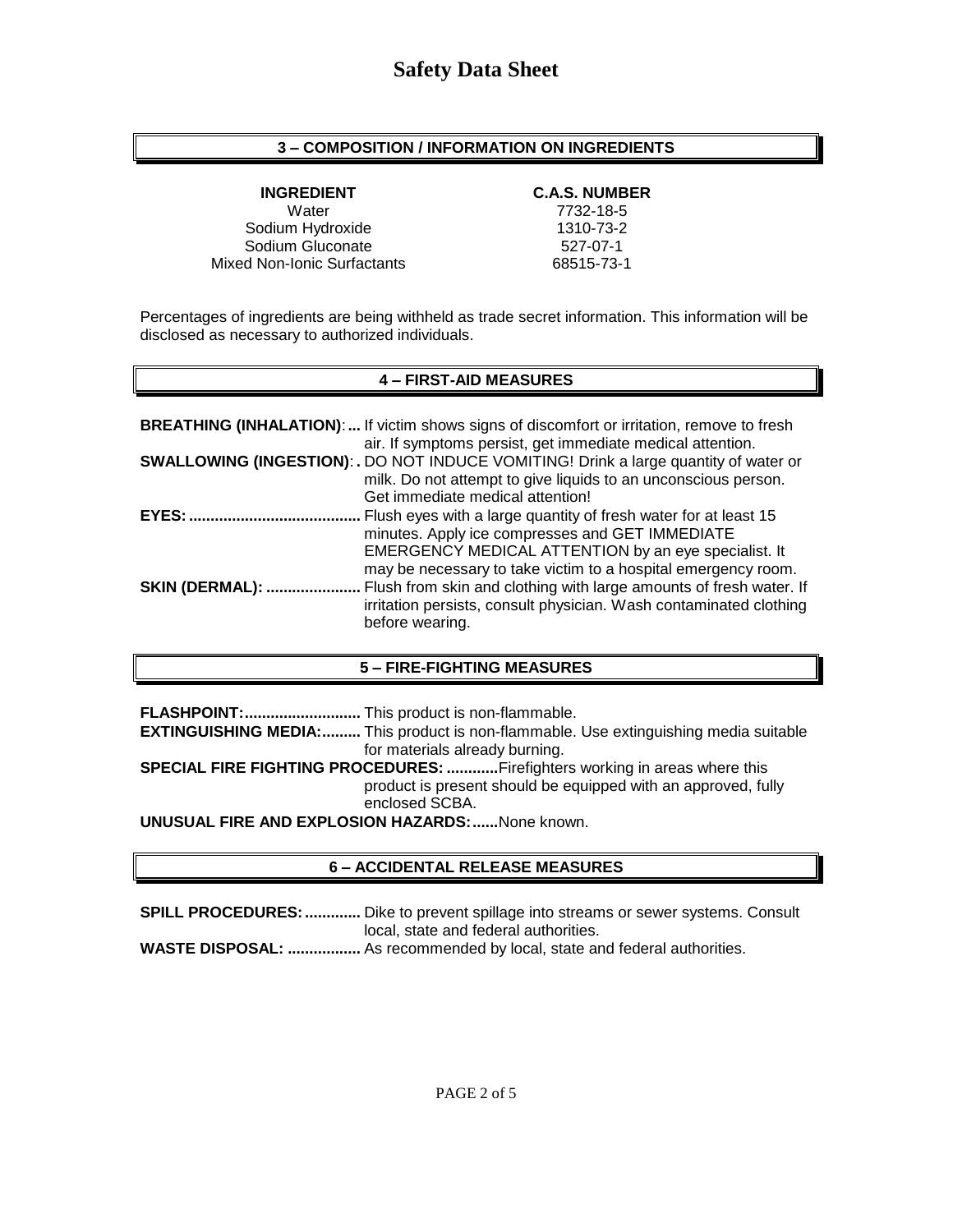# **Safety Data Sheet**

#### **7 – HANDLING and STORAGE**

| <b>STORAGE:</b>  | Store in a cool, well ventilated area. Avoid overheating or<br>freezing.                                                                                                                                                                                                 |
|------------------|--------------------------------------------------------------------------------------------------------------------------------------------------------------------------------------------------------------------------------------------------------------------------|
| <b>HANDLING:</b> | Under normal use according to label instructions, special<br>protection should not be necessary. Wear eye protection if<br>product is likely to splash. Do not place this product in an<br>unmarked container! Keep away from children! Spilled material is<br>slippery. |

#### **8 – EXPOSURE CONTROLS / PERSONAL PROTECTION**

**RESPIRATORY PROTECTION:**Not usually needed in well-ventilated areas. If needed, use a NIOSH approved respirator.

**PROTECTIVE CLOTHING:.......** Nitrile or PVC gloves, and chemical splash goggles. Wear protective outerwear and boots when product is likely to splash. **ADDITIONAL MEASURES: ......** Under normal use according to label instructions, special protection should not be necessary. Wear eye protection if product is likely to splash.Do not place this product in an unmarked container! Keep away from children! Spilled material is slippery.

| <b>INGREDIENT</b>           | <b>C.A.S. NUMBER</b> | PEL                   |
|-----------------------------|----------------------|-----------------------|
| Water                       | 7732-18-5            | No limits established |
| Sodium Hydroxide            | 1310-73-2            | 2 mg/m3 ceiling       |
| Sodium Gluconate            | 527-07-1             | No limits established |
| Mixed Non-Ionic Surfactants | 68515-73-1           | No limits established |

### **9 – PHYSICAL / CHEMICAL PROPERITES**

| <b>APPEARANCE &amp; ODOR: </b> Slightly viscous brown transparent liquid. No significant odor. |
|------------------------------------------------------------------------------------------------|
| ODOR THRESHOLD:  N/A                                                                           |
|                                                                                                |
| MELTING POINT:  210 degrees F.                                                                 |
| <b>FREEZING POINT:  N/A</b>                                                                    |
|                                                                                                |
| <b>BOILING POINT RANGE: N/A</b>                                                                |
| FLASHPOINT: This product is non-flammable.                                                     |
| <b>EVAPORATION RATE: N/A</b>                                                                   |
| FLAMMABILITY (solid/gas): N/A                                                                  |
| EXPLOSION LIMITS:  N/A                                                                         |
| VAPOR PRESSURE:  N/A                                                                           |
| <b>SPECIFIC GRAVITY:  1.21</b>                                                                 |
| SOLUBILITY IN WATER:  Completely soluble.                                                      |
| <b>PARTITION COEFFICIENT:  N/A</b>                                                             |
|                                                                                                |
| PAGE 3 of 5                                                                                    |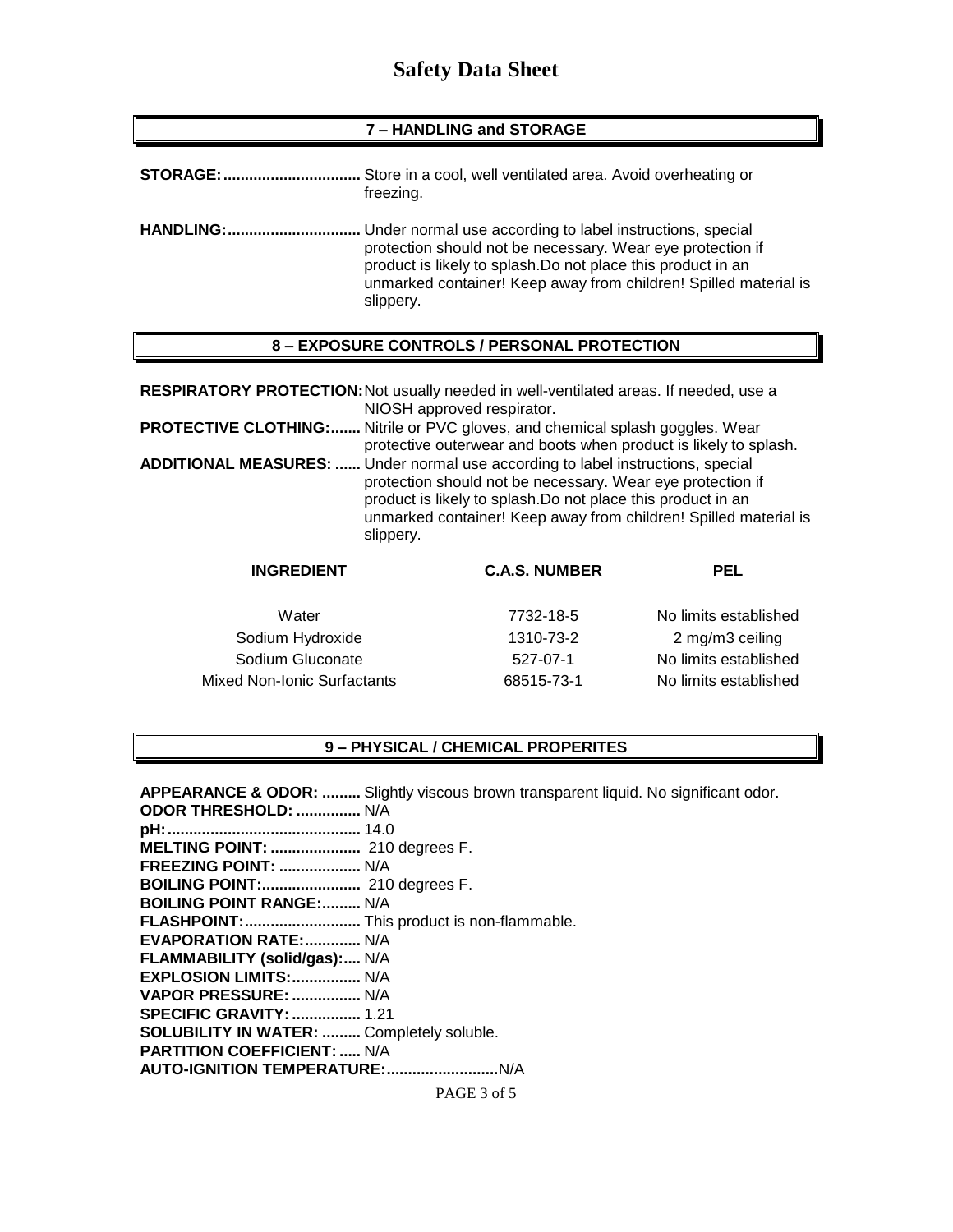**DECOMPOSITION TEMPERATURE: ......................**N/A **VISCOSITY: ..............................** Water thin

# **10 – STABILITY and REACTIVITY**

**STABILITY:...............................** Stable under normal conditions. **HAZARDOUS DECOMP.:.........** This product not known to polymerize. **INCOMPATIBILITY:**.................... Do not mix with acids or other detergents.

# **11 – TOXICOLOGICAL INFORMATION**

**ROUTE(S) OF ENTRY:.............** Inhalation, skin absorption, or ingestion. **LISTED CARCINOGEN: ...........** None over 0.1%. **MEDICAL CONDITION AGGRAVATED:..................**May aggravate pre-existing dermatitis. **INHALATION:............................** Not likely to be inhaled in hazardous amounts. Avoid exposure to mists or vapors. Maintain adequate ventilation in the work area. **INGESTION:..............................** This material can cause burns and serious damage to any exposed body parts. **EYES:........................................** Undiluted product will cause burns or eye irritation, or possibly blindness. **SKIN (DERMAL): ......................** This product may cause burns or irritation if not removed from the skin. **ACUTE TOXICITY\* (ORAL):…… .............................**>2000 mg/kg **ACUTE TOXICITY\* (DERMAL):.. .............................**>2000 mg/kg **ACUTE TOXCITY\* (INHALATION):..........................**>20,000 ppm V (Gas), >20 mg/l (Vapor), >5 mg/l (Dust)

**\***Determined using the additivity formula for mixtures (GHS Purple Book, 3.1.3.6)

# **12 – ECOLOGICAL INFORMATION**

# **ENVIRONMENTAL FATE AND DISTRIBUTION:** N/A

# **13 –DISPOSAL CONSIDERATIONS**

**WASTE DISPOSAL: .................** As recommended by local, state and federal authorities.

# **14 – TRANSPORTATION INFORMATION**

**PROPER SHIPPING NAME:.....** Sodium Hydroxide Solution **HAZARD CLASS:......................** 8 **UN/NA NUMBER: .....................** UN 1824 **PACKAGING GROUP :.............** II